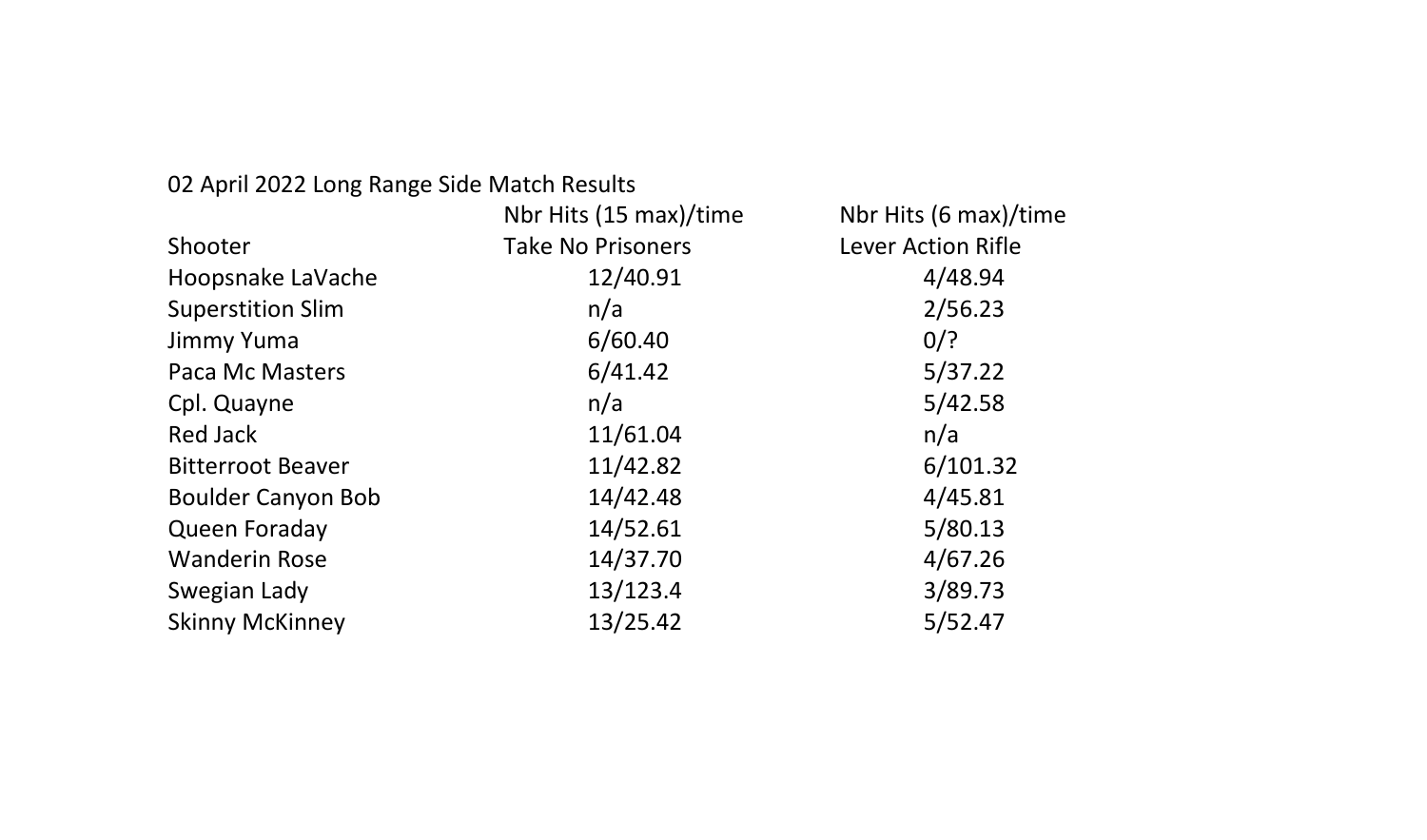# Rio Cowboy April 2022 final - Main Match 4/2/2022 Clean Shooters (no misses / no procedurals)

| <b>SASS Num</b> | <b>Alias</b>            | <b>Final Time</b> |
|-----------------|-------------------------|-------------------|
| 57913           | Blindman                | 276.61            |
| 71226           | <b>Cactus Lawman</b>    | 213.61            |
| 21990           | <b>Capt Steptoe</b>     | 193.07            |
| 100086          | Colt Laredo             | 141.61            |
| 97903           | Colt Westyn             | 239.15            |
| 10614           | Cripple Creek Kid       | 138.28            |
| 83584           | English Al              | 144.70            |
| 64095           | Judah Macabee           | 213.72            |
| 100848          | Katie Rose              | 357.31            |
| 104338          | One Eyed Tess           | 195.55            |
| 101284          | Reverend Ledslinga      | 99.29             |
| 14226           | <b>Sagebrush Burns</b>  | 457.47            |
| 99561           | <b>Skinney McKinney</b> | 169.93            |
| 106860          | Special K               | 207.29            |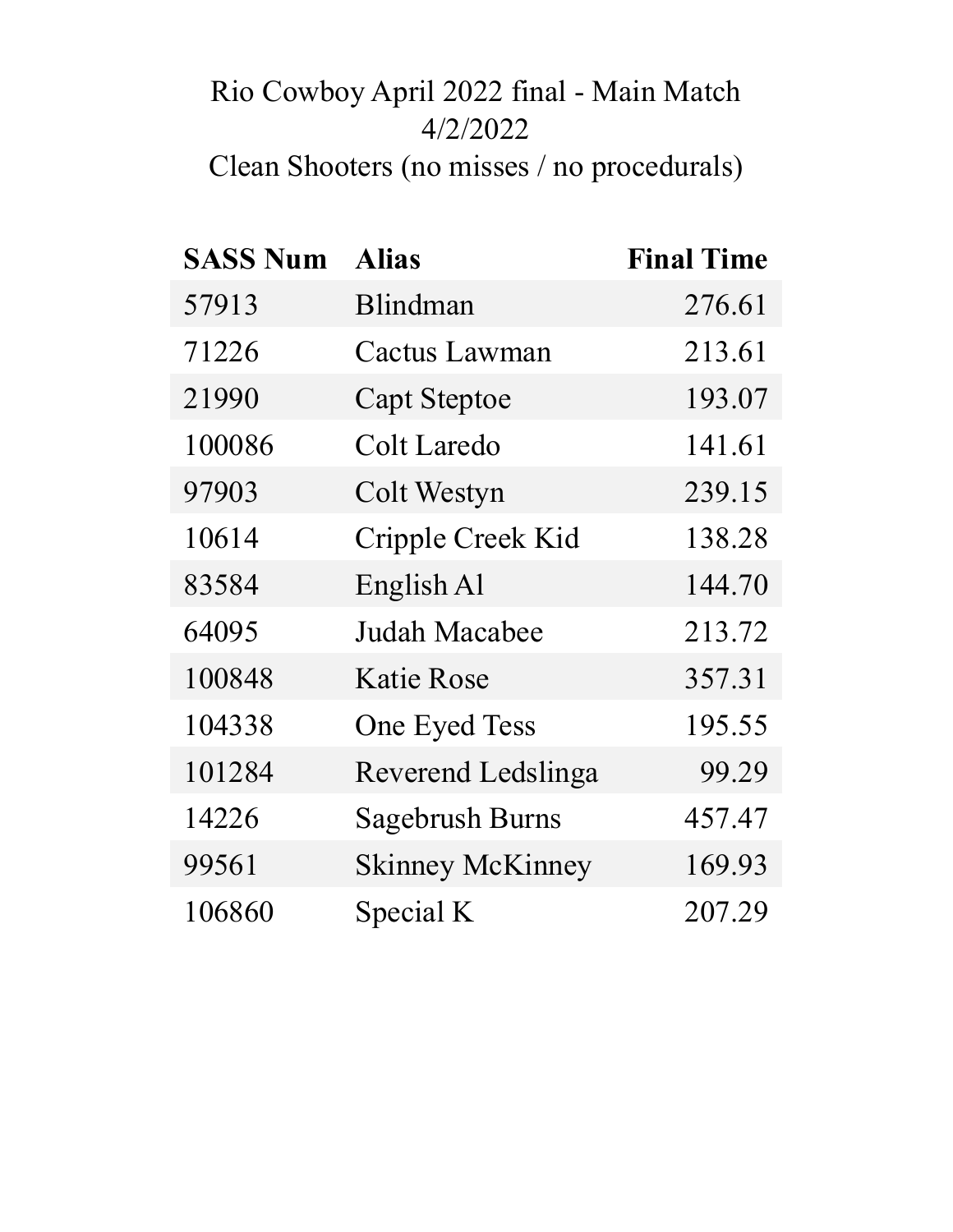#### Rio Cowboy April 2022 final - Main Match 4/2/2022 Detailed Match Results (by time)

| Match  |                          |            | Final  |      |       |                 | Stage 1                           |                                                                         |                |                              |                 | Stage 2                        |                                                   |                         |                                         |                 |                 | Stage 3         |       |                         |       |                 | Stage 4                                    |                        |                         |                |                 |                                   | Stage 5                                           |                |                             |                 |                 | Stage 6         |                 |
|--------|--------------------------|------------|--------|------|-------|-----------------|-----------------------------------|-------------------------------------------------------------------------|----------------|------------------------------|-----------------|--------------------------------|---------------------------------------------------|-------------------------|-----------------------------------------|-----------------|-----------------|-----------------|-------|-------------------------|-------|-----------------|--------------------------------------------|------------------------|-------------------------|----------------|-----------------|-----------------------------------|---------------------------------------------------|----------------|-----------------------------|-----------------|-----------------|-----------------|-----------------|
| Finish | <b>Alias</b>             | Category   | Time   | Rank | Raw   |                 | M   P   B   Fin                   |                                                                         | Rank           | Raw                          | M               | $\mathbf{P}$                   | $B$   Fin                                         | Rank                    | Raw                                     |                 | M   P   B   Fin |                 |       | Rank                    | Raw   |                 |                                            | M   P   B   Fin        | Rank                    | Raw            |                 | $M \mid P$                        | $B$ Fin                                           | Rank           | Raw                         |                 |                 | M   P   B   Fin | Rank            |
|        | 1 Reverend Ledslinga     | SH         | 99.29  | 8    | 18.74 | $\vert 0 \vert$ | $\overline{0}$<br>$\overline{0}$  | 18.74                                                                   |                | 24.24                        | $\mathbf{0}$    | $\mathbf{0}$<br>$\mathbf{Q}$   | 15.24                                             | $\overline{2}$          | 15.33                                   | $\vert 0 \vert$ | $\theta$        | $\mathbf{0}$    | 15.33 | 1                       | 20.88 | $\overline{0}$  | $\overline{0}$<br>3                        | 17.88                  | $\overline{c}$          | 17.19          | $\binom{0}{0}$  | $\mathbf{0}$<br>$\mathbf{0}$      | 17.19                                             | 1              | 19.91                       | $\overline{0}$  | $0 \mid 5$      | 14.91           | $\mathbf{1}$    |
|        | 2   Cripple Creek Kid    | SG         | 138.28 | 31   | 24.73 | $\vert 0 \vert$ | $\mathbf{0}$<br>$\vert 0 \vert$   | 24.73                                                                   | 5              | 36.49                        | $\vert 0 \vert$ | $\mathbf{0}$<br>5              | 31.49                                             | 11                      | 19.37                                   | $\vert 0 \vert$ | $\theta$        | $\mathbf{0}$    | 19.37 | $\overline{4}$          | 24.83 | $\overline{0}$  | 5<br>$\overline{0}$                        | 19.83                  | $\overline{\mathbf{3}}$ | 22.37          | $\vert 0 \vert$ | $\overline{0}$<br>$\mathbf{0}$    | 22.37                                             | 3              | 25.49                       | $\overline{0}$  | $0 \mid 5$      | 20.49           | 5               |
|        | 3   Silver Spurs Charlie | CAB        | 138.92 | 51   | 25.00 |                 | 0 <sup>0</sup>                    | 30.00                                                                   | 14             | 24.91                        | $\vert 0 \vert$ | $\mathbf{0}$<br>10             | 14.91                                             | $\mathbf{1}$            | 20.85                                   | $\vert 0 \vert$ | $\overline{0}$  | $\overline{0}$  | 20.85 | $7\phantom{.0}$         | 25.17 | $\mathbf{1}$    | $\overline{0}$<br>$\overline{4}$           | 26.17                  | 12                      | $19.70$   2    |                 | $\mathbf{0}$<br>$\mathbf{0}$      | 29.70                                             | 15             | 21.29                       | $\overline{0}$  | $0\vert 4$      | 17.29           | 2               |
|        | 4   Black Jack Flagg     | GP         | 140.58 | 45   | 26.45 |                 | 0 <sup>1</sup>                    | 31.45                                                                   | 17             | 29.20                        | $\vert 0 \vert$ | $\mathbf{0}$<br>7              | 22.20                                             | $\overline{4}$          | 19.41                                   | $\vert 0 \vert$ | $\theta$        | $\mathbf{0}$    | 19.41 | 5                       | 24.45 | $\mathbf{0}$    | $\overline{0}$<br>4                        | 20.45                  | $\overline{4}$          | 26.63          | $\mathbf{0}$    | $\overline{0}$<br>$\bf{0}$        | 26.63                                             | 11             | 25.44                       | $\overline{0}$  | $0 \mid 5$      | 20.44           | $\overline{4}$  |
|        | 5   Colt Laredo          | CB         | 141.61 | 41   | 24.94 | $\vert 0 \vert$ | 0 <sup>0</sup>                    | 24.94                                                                   | 6              | 32.11                        | $\vert 0 \vert$ | $\mathbf{0}$<br>6              | 26.11                                             | 7                       | 21.39                                   | $\vert 0 \vert$ | $\overline{0}$  | $\vert 0 \vert$ | 21.39 | $\,8\,$                 | 27.06 | $\overline{0}$  | $\overline{0}$<br>5                        | 22.06                  | 6                       | 25.97          | $\overline{0}$  | $\mathbf{0}$<br>$\mathbf{0}$      | 25.97                                             | 8              | 26.14                       | $\vert 0 \vert$ | $0 \mid 5$      | 21.14           | 6               |
|        | 6   Sanokee Sage         | CB         | 144.55 | 45   | 20.16 | $\vert 0 \vert$ | 0 <sup>1</sup>                    | 20.16                                                                   | 2              | 30.25                        | 5               | $\mathbf{0}$<br>5              | 50.25                                             | 31                      | 15.53                                   | $\vert 0 \vert$ | $\theta$        | $\mathbf{0}$    | 15.53 | $\overline{2}$          | 20.50 | $\mathbf{0}$    | 5<br>$\overline{0}$                        | 15.50                  | $\mathbf{1}$            | 21.66          | $\mathbf{0}$    | $\mathbf{0}$<br>$\mathbf{0}$      | 21.66                                             | 2              | 26.45                       | $\overline{0}$  | $0 \mid 5$      | 21.45           | $7\phantom{.0}$ |
|        | $7$   English Al         | ES         | 144.70 | 44   | 26.78 | $\vert 0 \vert$ | 0 <sup>10</sup>                   | 26.78                                                                   | 8              | 32.46                        | $\vert 0 \vert$ | $\mathbf{0}$<br>10             | 22.46                                             | 5                       | 20.72                                   | $\vert 0 \vert$ | $\theta$        | $\overline{0}$  | 20.72 | 6                       | 32.45 | $\mathbf{0}$    | $\overline{0}$<br>$\overline{4}$           | 28.45                  | 13                      | 24.05          | $\vert 0 \vert$ | $\mathbf{0}$<br>$\mathbf{0}$      | 24.05                                             | $\overline{4}$ | 27.24                       | $\vert 0 \vert$ | $0 \mid 5$      | 22.24           | 8               |
|        | 8   Lefty Henderson      | SD         | 155.00 | 60   | 27.43 | $\vert 0 \vert$ | 0 <sup>1</sup><br>$\vert 0 \vert$ | 27.43                                                                   | 9              | $31.36 \mid 0$               |                 | $\mathbf{0}$<br>10             | 21.36                                             | $\overline{\mathbf{3}}$ | 24.71                                   | $\vert 0 \vert$ | $\theta$        | $\overline{0}$  | 24.71 | 14                      | 29.39 | $\mathbf{0}$    | $\overline{0}$<br>4                        | 25.39                  | 11                      | 25.39 0        |                 | $\mathbf{0}$<br>$\bf{0}$          | 25.39                                             | 6              | 25.72                       | $\overline{2}$  | $0 \mid 5$      | 30.72           | 17              |
|        | 9   Sassy Dancer         | LH         | 155.27 | 54   | 25.30 | $\vert 0 \vert$ | 0 <sup>0</sup>                    | 25.30                                                                   | 7              | 38.22                        | $\vert 3 \vert$ | $\mathbf{0}$<br>$\overline{4}$ | 49.22                                             | 30                      | 16.67                                   | $\vert 0 \vert$ | $\mathbf{0}$    | $\vert 0 \vert$ | 16.67 | $\overline{\mathbf{3}}$ | 25.71 | $\overline{0}$  | 5<br>$\overline{0}$                        | 20.71                  | 5                       | 25.39          | $\vert 0 \vert$ | $\mathbf{0}$<br>$\mathbf{0}$      | 25.39                                             | 6              | 22.98                       | $\overline{0}$  | $0 \mid 5$      | 17.98           | $\mathbf{3}$    |
|        | 10   Skinney McKinney    | MW         | 169.93 | 77   | 24.45 | $\vert 0 \vert$ | 0 <sup>1</sup>                    | 24.45                                                                   | $\overline{4}$ | $39.34 \mid 0$               |                 | $\bf{0}$<br>6                  | 33.34                                             | 14                      | 25.63                                   | $\vert 0 \vert$ | $\theta$        | $\overline{0}$  | 25.63 | 15                      | 28.37 | $\mathbf{0}$    | $\overline{0}$<br>$\overline{\mathcal{L}}$ | 25.37                  | 10                      | 30.73          | $\vert 0 \vert$ | $\mathbf{0}$<br>$\bf{0}$          | 30.73                                             | 18             | 35.41                       | $\overline{0}$  | $0 \mid 5$      | 30.41           | 16              |
|        | 11   Dahoney             | SG         | 176.03 | 78   | 31.29 | $\vert 0 \vert$ | 0 <sup>0</sup>                    | 31.29                                                                   | 16             | $42.47$   2                  |                 | $\mathbf{0}$<br>5              | 47.47                                             | 26                      | 21.96                                   | $\vert 0 \vert$ | $\mathbf{0}$    | $\vert 0 \vert$ | 21.96 | 9                       | 28.69 | $\overline{0}$  | $\overline{0}$<br>5                        | 23.69                  | $7\phantom{.0}$         | 26.16          | $\mathbf{0}$    | $\mathbf{0}$<br>$\mathbf{0}$      | 26.16                                             | 10             | 30.46                       | $\overline{0}$  | $0 \mid 5$      | 25.46           | 10              |
|        | 12   Claudia Feather     | LCAB       | 179.92 | 92   | 28.29 | $\vert 0 \vert$ | $\mathbf{0}$<br>$\vert 0 \vert$   | 28.29                                                                   | 12             | 42.28                        | $\vert 0 \vert$ | $\mathbf{0}$<br>10             | 32.28                                             | 13                      | 25.81                                   | 1               | $\theta$        | $\overline{0}$  | 30.81 | 22                      | 31.68 | $\overline{0}$  | $\overline{0}$<br>3                        | 28.68                  | 14                      | 28.28          | $\mathbf{0}$    | $\mathbf{0}$<br>$\bf{0}$          | 28.28                                             | 13             | 36.58                       | $\overline{0}$  | $0 \mid 5$      | 31.58           | 18              |
|        | 13   Splitthumb          | ES         | 180.37 | 86   | 28.22 | $\vert 0 \vert$ | 0 <sup>0</sup>                    | 28.22                                                                   | 11             | 37.94                        | $\vert$ 2       | $\mathbf{0}$<br>5              | 42.94                                             | 23                      | 21.20                                   | $\vert 0$       |                 | $\overline{0}$  | 31.20 | 23                      | 29.48 | $\overline{0}$  | $\overline{0}$<br>5                        | 24.48                  | 9                       | 25.99          | $\vert 0 \vert$ | $\mathbf{0}$<br>$\mathbf{0}$      | 25.99                                             | 9              | 32.54                       | $\overline{0}$  | $0 \mid 5$      | 27.54           | 11              |
|        | 14   Swegian Lady        | GD         | 183.65 | 91   | 33.91 | $\vert 0 \vert$ | $\mathbf{0}$<br>$\Omega$          | 33.91                                                                   | 20             | 38.95                        | $\vert 0 \vert$ | $\mathbf{0}$<br>$\overline{7}$ | 31.95                                             | 12                      | 23.93                                   | $\vert 0 \vert$ | $\theta$        | $\overline{0}$  | 23.93 | 11                      | 30.21 | $\sqrt{2}$      | 5<br>$\overline{0}$                        | 35.21                  | 21                      | 28.25          | $\bf{0}$        | $\mathbf{0}$<br>$\bf{0}$          | 28.25                                             | 12             | 35.40                       | $\overline{0}$  | $0 \mid 5$      | 30.40           | 15              |
|        | 15   Capt Steptoe        | ES         | 193.07 | 112  | 39.63 | $\vert 0 \vert$ | 0 <sup>0</sup>                    | 39.63                                                                   | 28             | 36.09                        | $\vert 0 \vert$ | $\mathbf{0}$<br>10             | 26.09                                             | 6                       | 29.83                                   | $\vert 0 \vert$ | $\overline{0}$  | $\vert 0 \vert$ | 29.83 | 18                      | 35.50 | $\overline{0}$  | $\overline{0}$<br>5                        | 30.50                  | 16                      | 35.42          | $\overline{0}$  | $\mathbf{0}$<br>$\mathbf{0}$      | 35.42                                             | 25             | 36.60                       | $\overline{0}$  | $0 \mid 5$      | 31.60           | 19              |
|        | 16   Dusty K-Bar         | SG         | 194.90 | 107  | 27.84 | $\vert 0 \vert$ | $\overline{0}$<br>$\vert 0 \vert$ | 27.84                                                                   | 10             | 42.12                        | $\vert 0 \vert$ | $\mathbf{0}$<br>$\overline{7}$ | 35.12                                             | 17                      | 24.14                                   | $\vert 0 \vert$ | $\theta$        | $\overline{0}$  | 24.14 | 12                      | 39.18 | $\mathbf{0}$    | 5<br>$\overline{0}$                        | 34.18                  | 18                      | 28.15          | $\mathbf{1}$    | $\mathbf{0}$<br>$\bf{0}$          | 33.15                                             | 20             | 40.47                       |                 | $0 \mid 5$      | 40.47           | 30              |
|        | 17 One Eyed Tess         | LV         | 195.55 | 118  | 29.94 | $\vert 0 \vert$ | 0 <sup>0</sup>                    | 29.94                                                                   | 13             | 42.51                        | $\vert 0 \vert$ | $\mathbf{0}$<br>$\overline{7}$ | 35.51                                             | 19                      | 33.08                                   | $\vert 0 \vert$ | $\overline{0}$  | $\vert 0 \vert$ | 33.08 | 29                      | 34.85 | $\mathbf{0}$    | $\overline{0}$<br>5                        | 29.85                  | 15                      | 39.41          | $\vert 0 \vert$ | $\mathbf{0}$<br>$\mathbf{0}$      | 39.41                                             | 30             | 32.76                       | $\overline{0}$  | $0 \mid 5$      | 27.76           | 12              |
|        | 18   Kan-Do Kate         | CL.        | 198.14 | 102  | 33.10 | $\vert 0 \vert$ | $\mathbf{0}$<br>$\vert 0 \vert$   | 33.10                                                                   | 19             | 42.92                        | $\overline{4}$  | $\mathbf{0}$<br>5              | 57.92                                             | 35                      | 23.18                                   | $\vert 0 \vert$ | $\theta$        | $\overline{0}$  | 23.18 | 10                      | 27.86 | $\mathbf{0}$    | $\overline{0}$<br>4                        | 23.86                  | 8                       | 24.86          | $\mathbf{1}$    | $\overline{0}$<br>$\bf{0}$        | 29.86                                             | 16             | 34.22                       | $\overline{0}$  | $0\vert 4$      | 30.22           | 14              |
|        | 19   Special K           | GD         | 207.29 | 127  | 38.20 | $\vert 0 \vert$ | 0 <sup>1</sup>                    | 38.20                                                                   | 26             | 41.11                        | $\vert 0 \vert$ | $\mathbf{0}$<br>10             | 31.11                                             | 10                      | 24.18                                   | $\vert 0 \vert$ | $\mathbf{0}$    | $\vert 0 \vert$ | 24.18 | 13                      | 51.37 | $\vert 0 \vert$ | $\overline{0}$<br>$\overline{4}$           | 47.37                  | 34                      | 34.62          | $\mathbf{0}$    | $\mathbf{0}$<br>$\mathbf{0}$      | 34.62                                             | 24             | 35.81                       | $\overline{0}$  | $0 \mid 4$      | 31.81           | 20              |
|        | 20   Hoopsnake LaVache   | CB         | 208.37 | 131  | 37.37 | $\vert 0 \vert$ | $\mathbf{0}$<br>$\overline{0}$    | 37.37                                                                   | 24             | 45.04                        | $\vert 0 \vert$ | $\boldsymbol{0}$<br>10         | 35.04                                             | 16                      | 31.37                                   | $\vert 0 \vert$ | $\theta$        | $\overline{0}$  | 31.37 | 24                      | 36.54 | $\mathbf{0}$    | 5<br>$\overline{0}$                        | 31.54                  | 17                      | 36.29          | $\infty$        | $\overline{0}$<br>$\bf{0}$        | 36.29                                             | 27             | 36.76                       |                 | $0 \mid 5$      | 36.76           | 23              |
|        | 21   Windy City Red      | <b>SD</b>  | 209.21 | 132  | 30.46 | $\vert 0 \vert$ | 0 <sup>1</sup>                    | 30.46                                                                   | 15             | 42.55                        | $\vert 0 \vert$ | $\mathbf{0}$<br>6              | 36.55                                             | 20                      | 27.90                                   | $\mathbf{1}$    | $\theta$        | $\overline{0}$  | 32.90 | 28                      | 38.19 | $\vert 0 \vert$ | 5                                          | 43.19                  | 30                      | 30.18          | $\vert 0 \vert$ | $\mathbf{0}$<br>$\mathbf{0}$      | 30.18                                             | 17             | 34.93                       |                 | $0 \mid 4$      | 35.93           | 22              |
|        | $22$ SGO Pops            | SD         | 210.50 | 126  | 35.65 | $\vert 0 \vert$ | $\mathbf{0}$<br>$\vert 0 \vert$   | 35.65                                                                   | 22             | 38.87 0                      |                 | $\mathbf{0}$<br>9              | 29.87                                             | 8                       | 26.14                                   | $\vert 3 \vert$ | $\theta$        | $\overline{0}$  | 41.14 | 35                      | 44.87 | $\mathbf{0}$    | $\mathbf{0}$<br>$\overline{2}$             | 42.87                  | 29                      | 31.65          | $\bf{0}$        | $\mathbf{0}$<br>$\bf{0}$          | 31.65                                             | 19             | 34.32                       | $\overline{0}$  | $0 \mid 5$      | 29.32           | 13              |
|        | 23   Cactus Lawman       | <b>ELR</b> | 213.61 | 135  | 34.60 | $\vert 0 \vert$ | 0 <sup>1</sup>                    | 34.60                                                                   | 21             | 44.57 0                      |                 | $\mathbf{0}$<br>6              | 38.57                                             | 21                      | 30.25                                   | $\vert 0 \vert$ | $\overline{0}$  | $\vert 0 \vert$ | 30.25 | 19                      | 44.11 | $\vert 0 \vert$ | $\overline{0}$<br>$\overline{4}$           | 40.11                  | 25                      | 37.25          | $\vert 0 \vert$ | $\mathbf{0}$<br>$\mathbf{0}$      | 37.25                                             | 28             | 37.83                       | $\vert 0 \vert$ | $0 \mid 5$      | 32.83           | 21              |
| 24     | Judah Macabee            | FM         | 213.72 | 135  | 41.37 | $\vert 0 \vert$ | $\mathbf{0}$<br>$\vert 0 \vert$   | 41.37                                                                   | 30             | 43.47                        | $\vert 0 \vert$ | $\mathbf{0}$<br>8              | 35.47                                             | 18                      | 29.36                                   | $\vert 0$       | $\theta$        | $\overline{0}$  | 29.36 | 17                      | 38.97 | $\mathbf{0}$    | $\Omega$<br>4                              | 34.97                  | 20                      | 34.20          | $\infty$        | $\mathbf{0}$<br>$\bf{0}$          | 34.20                                             | 23             | 43.35                       | $\overline{0}$  | $0 \mid 5$      | 38.35           | 27              |
| 25     | Audacious Annie          | LG         | 225.59 | 145  | 33.16 | $\overline{1}$  | 0 <sup>1</sup>                    | 38.16                                                                   | 25             | 54.64                        | $\mathbf{0}$    | $\mathbf{0}$<br>10             | 44.64                                             | 25                      | 27.32                                   | $\overline{1}$  | $\overline{0}$  | $\overline{0}$  | 32.32 | 27                      | 36.74 | $\sqrt{2}$      | $\overline{0}$<br>$\overline{4}$           | 42.74                  | 28                      | 29.40          | $\vert 0 \vert$ | $\mathbf{0}$<br>$\mathbf{0}$      | 29.40                                             | 14             | 42.33                       | $\vert 0 \vert$ | $0 \mid 4$      | 38.33           | 26              |
|        | 26   Colt Westyn         | M9         | 239.15 | 163  | 38.77 | $\vert 0 \vert$ | $\mathbf{0}$<br>$\vert 0 \vert$   | 38.77                                                                   | 27             | $55.87$   0                  |                 | $\mathbf{0}$<br>$\overline{7}$ | 48.87                                             | 28                      | 32.08                                   | $\vert 0 \vert$ | $\theta$        | $\mathbf{0}$    | 32.08 | 26                      | 45.34 | $\mathbf{0}$    | $\mathbf{0}$<br>5                          | 40.34                  | 26                      | 41.04          | $\bf{0}$        | $\mathbf{0}$<br>$\bf{0}$          | 41.04                                             | 31             | 43.05                       | $\overline{0}$  | $0 \mid 5$      | 38.05           | 25              |
|        | $27$ Red Jack            | CAB        | 245.81 | 162  | 37.52 | $\vert$ 2       | 0 <sup>1</sup>                    | 47.52                                                                   | 34             | 62.06                        | $\vert 0 \vert$ | $\mathbf{0}$<br>8              | 54.06                                             | 33                      | 29.04                                   | $\vert 0 \vert$ | $\overline{0}$  | $\overline{0}$  | 29.04 | 16                      | 43.43 | $\vert 0 \vert$ | $\overline{0}$<br>$\overline{4}$           | 39.43                  | 24                      | 35.99          | $\overline{0}$  | $\mathbf{0}$<br>$\mathbf{0}$      | 35.99                                             | 26             | 39.77                       |                 | $0 \mid 5$      | 39.77           | 29              |
|        | 28   Boulder Canyon Bob  | CC         | 248.10 | 141  | 24.32 | $\vert 0 \vert$ | $\mathbf{0}$<br>$\vert 0 \vert$   | 24.32                                                                   | 3              | 40.48                        | $\vert 0 \vert$ | $\boldsymbol{0}$<br>10         | 30.48                                             | 9                       | 28.82                                   | -1              | $\theta$        | $\overline{0}$  | 33.82 | 30                      | 43.00 | $\mathbf{0}$    | $\mathbf{0}$<br>5                          | 38.00                  | 23                      | 42.06          | $\mathbf{1}$    | $\mathbf{0}$<br>$\bf{0}$          | 47.06                                             | 34             | 74.42                       |                 | $0 \mid 5$      | 74.42           | 42              |
|        | 29   Cactus Wen          | ES         | 255.13 | 174  | 31.48 | $\vert 0 \vert$ | 0 <sup>1</sup>                    | 31.48                                                                   | 18             | 49.46                        | $\vert 2 \vert$ | $\boldsymbol{0}$<br>5          | 54.46                                             | 34                      | 40.67                                   | $\vert 2 \vert$ | $\overline{0}$  | $\vert 0 \vert$ | 50.67 | 40                      | 48.07 | $\mathbf{1}$    | $\overline{0}$<br>5                        | 48.07                  | 36                      | 33.51          | $\vert 0 \vert$ | $\mathbf{0}$<br>$\mathbf{0}$      | 33.51                                             | 22             | 40.94                       | $\overline{0}$  | $0 \mid 4$      | 36.94           | 24              |
|        | 30 Jimmy Yuma            | ES         | 256.19 | 172  | 36.82 | $\vert 0 \vert$ | $\mathbf{0}$<br>$\vert 0 \vert$   | 36.82                                                                   | 23             | $48.35 \,   \, 0$            |                 | $\mathbf{0}$<br>$\overline{4}$ | 44.35                                             | 24                      | 30.49                                   | $\vert 0 \vert$ | $\theta$        | $\overline{0}$  | 30.49 | 21                      | 53.64 | $\mathbf{0}$    | $\overline{0}$<br>$\Omega$                 | 53.64                  | 40                      | 46.51          | $\mathbf{1}$    | $\mathbf{0}$<br>$\bf{0}$          | 51.51                                             | 36             | 44.38                       | $\overline{0}$  | $0 \mid 5$      | 39.38           | 28              |
|        | 31   Doc Moregun         | GF         | 265.29 | 155  | 43.89 | $\vert$ 3       | 0 <sup>1</sup>                    | 58.89                                                                   | 41             | $53.24$   2                  |                 | $\mathbf{0}$<br>5              | 58.24                                             | 36                      | 36.57                                   | $\perp$         | 2               | $\cdot$ 0       | 61.57 | 42                      | 31.07 | $\sqrt{2}$      | $\overline{0}$<br>$\overline{4}$           | 37.07                  | 22                      | 24.25          | $\overline{0}$  | $\mathbf{0}$<br>$\mathbf{0}$      | 24.25                                             | 5              | 29.27                       | $\vert 0 \vert$ | $0 \mid 4$      | 25.27           | 9               |
|        | 32   Paca McMasters      | MS         | 273.03 | 178  | 42.52 | $\overline{4}$  | 0 <sup>1</sup>                    | 62.52                                                                   | 42             | 43.97 0                      |                 | $\mathbf{0}$<br>10             | 33.97                                             | 15                      | 31.44                                   | $\vert 0 \vert$ | $\theta$        | $\overline{0}$  | 31.44 | 25                      | 45.51 | $\overline{0}$  | 5<br>$\overline{0}$                        | 40.51                  | 27                      | 38.53          | $\infty$        | $\mathbf{0}$<br>$\bf{0}$          | 38.53                                             | 29             | 69.06                       | $\overline{0}$  | $0 \mid 3$      | 66.06           | 40              |
|        | 33   Saddle Vamp         | GD         | 276.32 | 197  | 46.84 | $\vert 0 \vert$ | 0 <sup>1</sup>                    | 46.84                                                                   | 33             | 68.37 0                      |                 | $\mathbf{0}$<br>9              | 59.37                                             | 37                      | 29.08                                   | $\mathbf{1}$    | $\theta$        | $\overline{0}$  | 34.08 | 31                      | 49.61 | $\mathbf{0}$    | $\overline{0}$<br>$\overline{4}$           | 45.61                  | 32                      | $44.97 \mid 0$ |                 | $\mathbf{0}$<br>$\mathbf{0}$      | 44.97                                             | 33             | 50.45                       | $\overline{0}$  | $0 \mid 5$      | 45.45           | 31              |
|        | 34   Blindman            | SD         | 276.61 | 195  | 52.57 | $\vert 0 \vert$ | $\mathbf{0}$<br>$\Omega$          | 52.57                                                                   | 38             | $51.57$ 0                    |                 | $\mathbf{0}$<br>$\overline{9}$ | 42.57                                             | 22                      | 35.60                                   | $\vert 0 \vert$ | $\Omega$        | $\Omega$        | 35.60 | 33                      | 50.38 | $\mathbf{0}$    | $\overline{0}$<br>$\overline{\mathcal{L}}$ | 47.38                  | 35                      | 43.41          | $\mathbf{0}$    | $\mathbf{0}$<br>$\mathbf{0}$      | 43.41                                             | 32             | 59.08                       | $\mathbf{0}$    | 0 <sup>14</sup> | 55.08           | 35              |
|        | 35   Poncho Vita         | <b>BW</b>  | 301.00 | 213  | 46.69 | $\vert 0 \vert$ | 0 <sup>10</sup>                   | 46.69                                                                   | 32             | $68.82 \,   \, 0$            |                 | $\vert 0 \vert$<br>9           | 59.82                                             | 38                      | $35.13 \mid 0$                          |                 | 0 <sup>1</sup>  |                 | 35.13 | 32                      | 44.22 | $\sqrt{2}$      | 0 <sup>15</sup>                            | 49.22                  | 37                      | $49.48 \mid 0$ |                 | $\vert 0 \vert$<br>$\overline{0}$ | 49.48                                             | 35             | 58.66                       |                 | $0 \mid 3$      | 60.66           | 39              |
|        | 36   Cpl. Quayne         | SD         | 311.11 | 212  |       |                 |                                   | $49.03$   0   0   0   49.03                                             | 35             |                              |                 | $59.28 \mid 0 \mid 0 \mid 8$   | 51.28                                             | 32                      | $49.10 \mid 0 \mid 0 \mid 0 \mid 49.10$ |                 |                 |                 |       | 39                      | 50.72 |                 |                                            |                        | 33                      |                |                 |                                   | $55.14$   3   0   0   70.14                       | 41             | $50.84$   0   0   5   45.84 |                 |                 |                 | 32              |
|        | 37   Superstition Slim   | FCD        | 328.11 | 220  |       |                 |                                   | $50.12 \begin{array}{ c c c c c } \hline 0 & 0 & 0 & 50.12 \end{array}$ | 36             | 56.15 0 0 8                  |                 |                                | 48.15                                             | 27                      | $42.04$   0   0   0   42.04             |                 |                 |                 |       | 36                      | 55.31 |                 |                                            | $1 \t 0 \t 4 \t 56.31$ | 41                      |                |                 |                                   | $65.92$   1   0   0   70.92                       | 42             | $60.57$   1   0   5   60.57 |                 |                 |                 | 38              |
|        | 38 Queen Foraday         | LB         | 328.85 | 228  |       |                 |                                   | 42.31   0   1   0   52.31                                               | 37             |                              |                 |                                | $\vert 61.30 \vert 1 \vert 0 \vert 5 \vert 61.30$ | 40                      | 33.34 1 0 0 38.34                       |                 |                 |                 |       | 34                      | 61.83 |                 |                                            | 0 0 5 56.83            | 42                      |                |                 |                                   | 47.67 3 0 0 62.67                                 | 39             | 61.40   0   0   4   57.40   |                 |                 |                 | 36              |
|        | 39   Wonderin Rose       | LCAB       | 330.35 | 221  |       |                 |                                   | $41.17$ 3 0 0 56.17                                                     | 39             | 50.81 3 0 5                  |                 |                                | 60.81                                             | 39                      | 44.06 0 0 0 44.06                       |                 |                 |                 |       | 38                      | 44.80 |                 |                                            | $1 \t 0 \t 5 \t 44.80$ | 31                      |                |                 |                                   | 55.08 3 0 0 70.08                                 | 40             | 49.43 2 0 5 54.43           |                 |                 |                 | 34              |
|        | 40   Bitterroot Beaver   | LSD        | 332.90 | 221  |       |                 |                                   | 41.12 $\begin{vmatrix} 1 & 0 & 0 \end{vmatrix}$ 46.12                   | 31             |                              |                 | $69.98$   1   0   0            | 74.98                                             | 43                      | 33.99   2   0   0   43.99               |                 |                 |                 |       | 37                      | 56.42 |                 |                                            | 0 0 4 52.42            | 39                      |                |                 |                                   | $\vert 51.51 \vert 2 \vert 0 \vert 0 \vert 61.51$ | 38             | 58.88 0 0 5 53.88           |                 |                 |                 | 33              |
|        | 41 $\vert$ G.W. Garrett  | CB         | 337.36 | 162  |       |                 |                                   | $40.27$ 0 0 0 40.27                                                     | 29             |                              |                 | $45.09$ 0 1 6                  | 49.09                                             | 29                      | $30.39 \mid 0 \mid 0 \mid 0 \mid 30.39$ |                 |                 |                 |       | 20                      | 39.38 |                 |                                            | 0 0 5 34.38            | 19                      |                |                 |                                   | $33.23$ 0 0 0 33.23                               | 21             | DNF 0 0 0 150.00            |                 |                 |                 | 44              |
|        | 42   Katie Rose          | CL         | 357.31 | 235  |       |                 |                                   | $58.86$   0   0   0   58.86                                             | 40             | $80.19 \mid 0 \mid 0 \mid 6$ |                 |                                | 74.19                                             | 42                      | $51.77$   0   0   0   51.77             |                 |                 |                 |       | 41                      | 55.20 |                 |                                            | 0 03 52.20             | 38                      |                |                 |                                   |                                                   | 37             | 64.01 0 0 5 59.01           |                 |                 |                 | 37              |
|        |                          |            |        |      |       |                 |                                   |                                                                         |                |                              |                 |                                |                                                   |                         |                                         |                 |                 |                 |       |                         |       |                 |                                            |                        |                         |                |                 |                                   |                                                   |                |                             |                 |                 |                 |                 |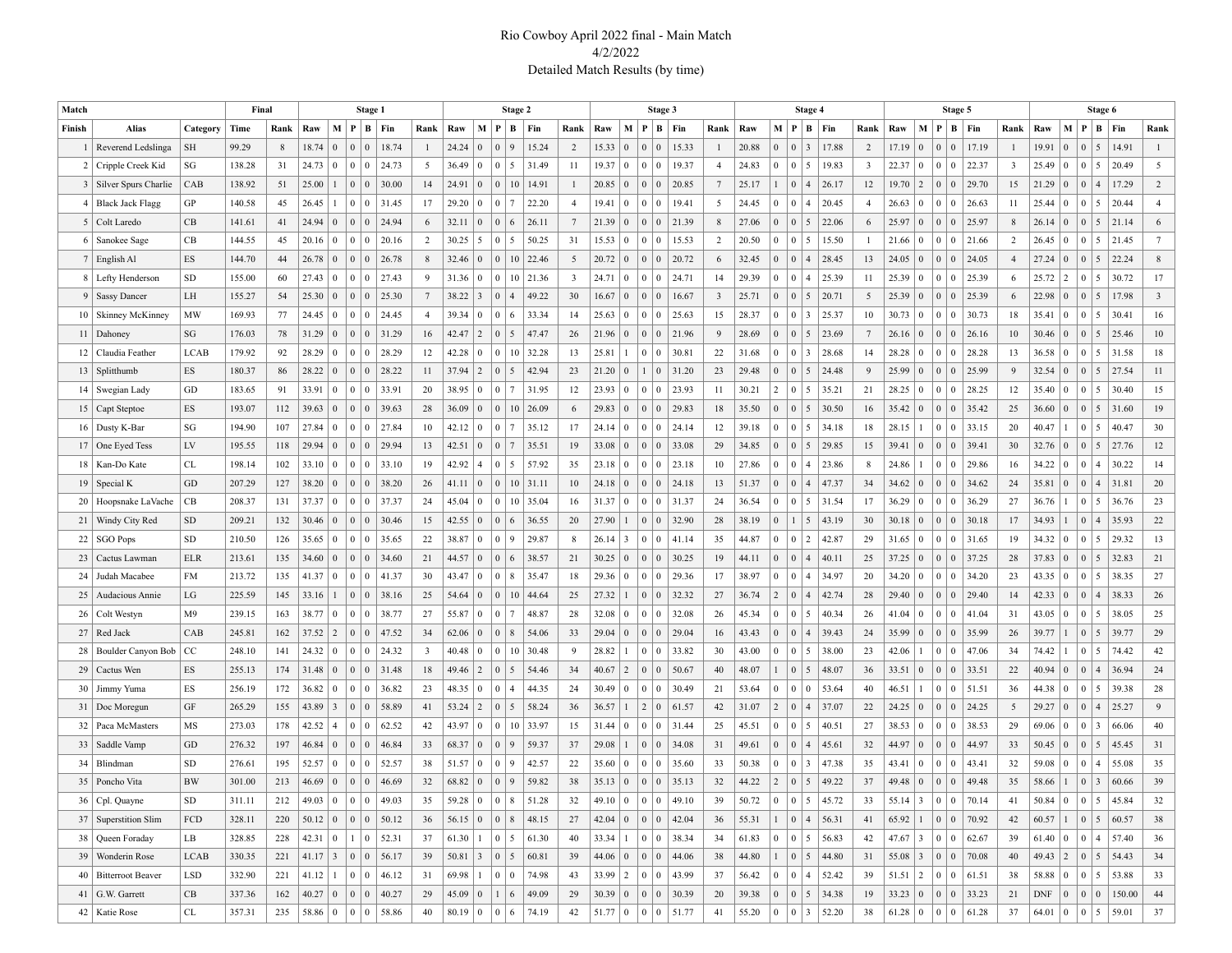| Match  |                       |                 | Final    |                        |             | Stage 1                                   |                         |                                                                    |                        |                                        | Stage 2          |              |          |           | Stage 3 |                   |      |            |                   | Stage 4 |                                 |      |             |  | Stage 5                                               |    |                              |  | Stage 6 |                 |      |
|--------|-----------------------|-----------------|----------|------------------------|-------------|-------------------------------------------|-------------------------|--------------------------------------------------------------------|------------------------|----------------------------------------|------------------|--------------|----------|-----------|---------|-------------------|------|------------|-------------------|---------|---------------------------------|------|-------------|--|-------------------------------------------------------|----|------------------------------|--|---------|-----------------|------|
| Finish | Alias                 | Category   Time |          | $Rank$ Raw $M$ P B Fin |             |                                           |                         | $\vert$ Rank $\vert$ Raw $\vert$ M $\vert$ P $\vert$ B $\vert$ Fin |                        |                                        |                  |              | Rank Raw |           |         | $M$   P   B   Fin | Rank | Raw        |                   |         | $\mid M \mid P \mid B \mid Fin$ | Rank |             |  | $\vert$ Raw $\vert$ M $\vert$ P $\vert$ B $\vert$ Fin |    | Rank   Raw   M   P   B   Fin |  |         |                 | Rank |
|        | 43   Sagebrush Burns  | l CB            | 457.47   |                        |             |                                           | $257$ 89.71 0 0 0 89.71 | 43                                                                 | $94.76$ 0 0 10 84.76   |                                        |                  | 44           |          | $64.67$ 0 |         | 64.67             | 43   | 79.04      | $\overline{0}$    |         | 175.04                          | 43   | 71.03 0     |  |                                                       |    | 43   77.26   0   0   5       |  |         | 72.26           | 41   |
|        | 44   Krayzpaw         | CB              | 586.34   | 260                    | $83.14$ 3 1 | $1 \mid 0$                                | $108.14$ +              | 44                                                                 | 81.44 0                |                                        | $0$   10   71.44 |              |          | 68.36 9   |         | 113.36            | 44   | $105.08$ 3 |                   |         | $120.08 +$                      | -44  | $70.64$   2 |  | 1010180.64                                            | 44 | $82.68$   2   0   0          |  |         | $ 92.68\rangle$ | 43   |
|        | 45   Silent One (MDQ) | <b>JOW</b>      | 5.999.94 | 270                    | 46.29 1     | $\begin{array}{c c} 0 & 0 \\ \end{array}$ | 999.99                  |                                                                    | $45 \t   61.12 \t   0$ | $\begin{array}{c c} 0 & 6 \end{array}$ |                  | 999.99<br>45 |          | 35.18 0   |         | 999.99            | 45   | 53.31      | $\vert 3 \vert 0$ |         | $-12   999.99   42$             |      | <b>DNF</b>  |  | $\vert 0 \vert 0 \vert 999.99$                        |    | 45   DNF   0   0   0         |  |         | $ 999.99 $ 45   |      |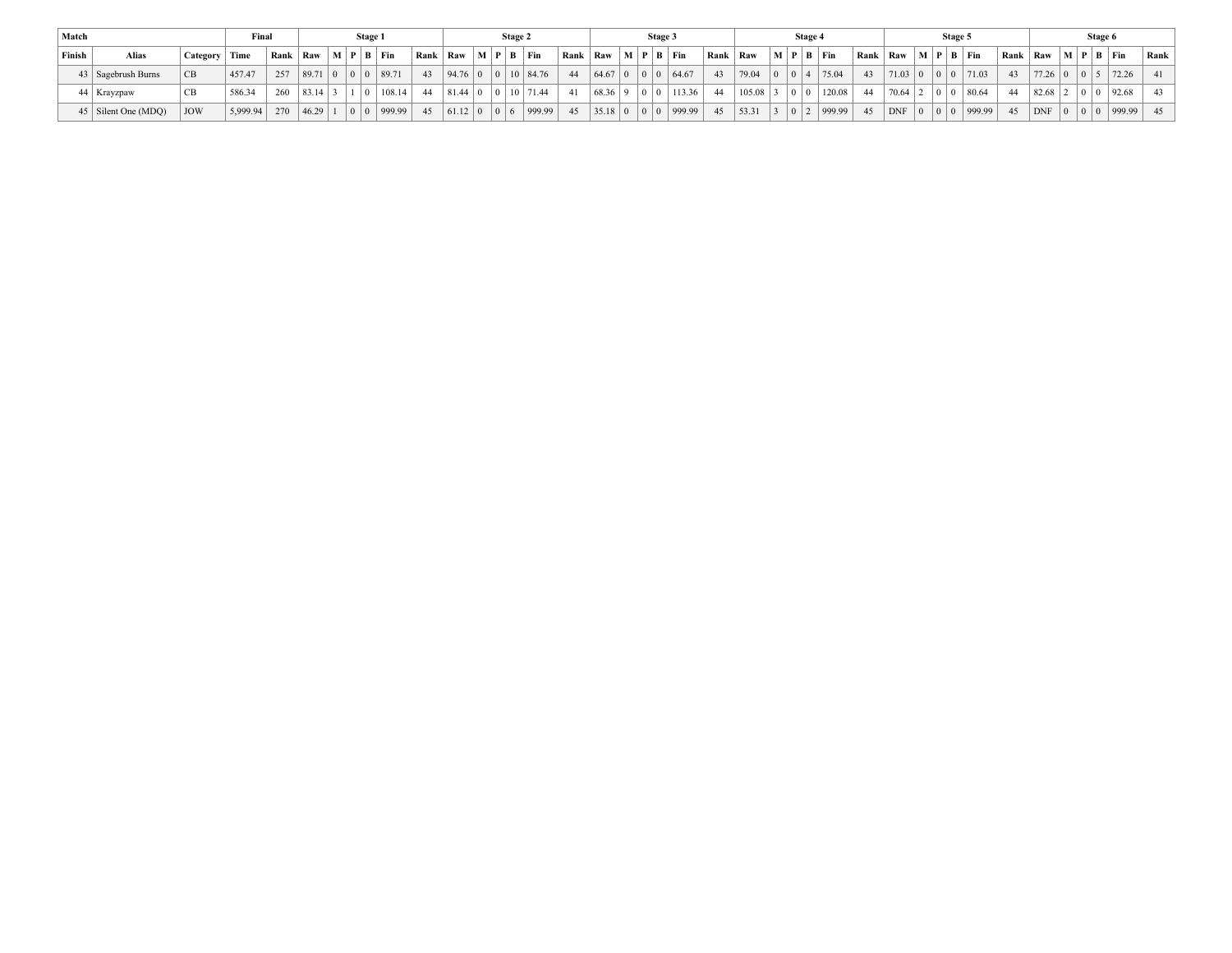### Rio Cowboy April 2022 final - Main Match 4/2/2022 Match Results (category by time)

49'er (49+)

| Match  |              |                 | <b>Final</b> |      | Stage 1 |                           | <b>Stage 2</b> |      | <b>Stage 3</b> |      | Stage 4 |      | Stage 5 |      | Stage 6 |            |
|--------|--------------|-----------------|--------------|------|---------|---------------------------|----------------|------|----------------|------|---------|------|---------|------|---------|------------|
| Finish | <b>Alias</b> | <b>Category</b> | Time         | Rank | Fin     | Rank                      | Fin            | Rank | Fin            | Rank | Fin     | Rank | Fin     | Rank | Fin     | Rank       |
|        | Colt Westyn  | M <sub>9</sub>  | 239.15       | 163  | 38.77   | $\sim$<br>$\sim$ $\prime$ | 48.87          | 28   | 32.08          | 26   | 40.34   | 26   | 41.04   | 31   | 38.05   | 25<br>ت سے |

B-Western

| Match  |             |           | Final  |      | Stage 1 |                               | <b>Stage 2</b> |      | Stage 3 |                     | Stage 4 |                         | Stage 5 |           |       | Stage 6 |
|--------|-------------|-----------|--------|------|---------|-------------------------------|----------------|------|---------|---------------------|---------|-------------------------|---------|-----------|-------|---------|
| Finish | Alias       | Jategory  | Time   | Rank | Fin     | Rank                          | Fin            | Rank | Fin     | Rank                | Fin     | Rank                    | Fin     | Rank      | Fin   | Rank    |
|        | Poncho Vita | <b>BW</b> | 301.00 | 213  | 46.69   | $\sim$<br>$\leftarrow$<br>ے ر | 59.82          | 38   | 3513    | $\mathbf{a}$<br>ے ر | 49.22   | $\sim$<br>$\mathcal{L}$ | 49.48   | 25<br>ن ر | 60.66 | 39      |

Cattle Baron (75+)

| <b>Match</b> |                      |          | Final  |      | Stage 1 |      | Stage 2 |      | Stage 3 |      | Stage 4 |                | Stage 5 |      | Stage 6 |      |
|--------------|----------------------|----------|--------|------|---------|------|---------|------|---------|------|---------|----------------|---------|------|---------|------|
| Finish       | <b>Alias</b>         | Category | Time   | Rank | Fin     | Rank | Fin     | Rank | Fin     | Rank | Fin     | Rank           | Fin     | Rank | Fin     | Rank |
|              | Silver Spurs Charlie | CAB      | 138.92 |      | 30.00   | 14   | 14.91   |      | 20.85   |      | 26.17   | 1 <sub>2</sub> | 29.70   |      | 17.29   | ∼    |
|              | Red Jack             | CAB      | 245.81 | 162  | 47.52   | 34   | 54.06   | 33   | 29.04   | 16   | 39.43   | 24             | 35.99   | 26   | 39.77   | 29   |

Classic Cowboy

| Match  |                    |                 | <b>Final</b> |      | <b>Stage 1</b> |      | <b>Stage 2</b> |          | Stage 5 |      | Stage 4 |                 | Stage 5 |      | Stage 6 |      |
|--------|--------------------|-----------------|--------------|------|----------------|------|----------------|----------|---------|------|---------|-----------------|---------|------|---------|------|
| Finish | <b>Alias</b>       | <i>Category</i> | <b>Time</b>  | Rank | Fin            | Rank | Fin            | Rank     | Fin     | Rank | Fin     | Rank            | Fin     | Rank | Fin     | Rank |
|        | Boulder Canyon Bob | <b>CC</b>       | 248.10       | 141  | 24.32          |      | 30.48          | $\Omega$ | 33.82   | 30   | 38.00   | $\bigcap$<br>دړ | 47.06   | 34   | 74.42   | 42   |

Cowboy (any age)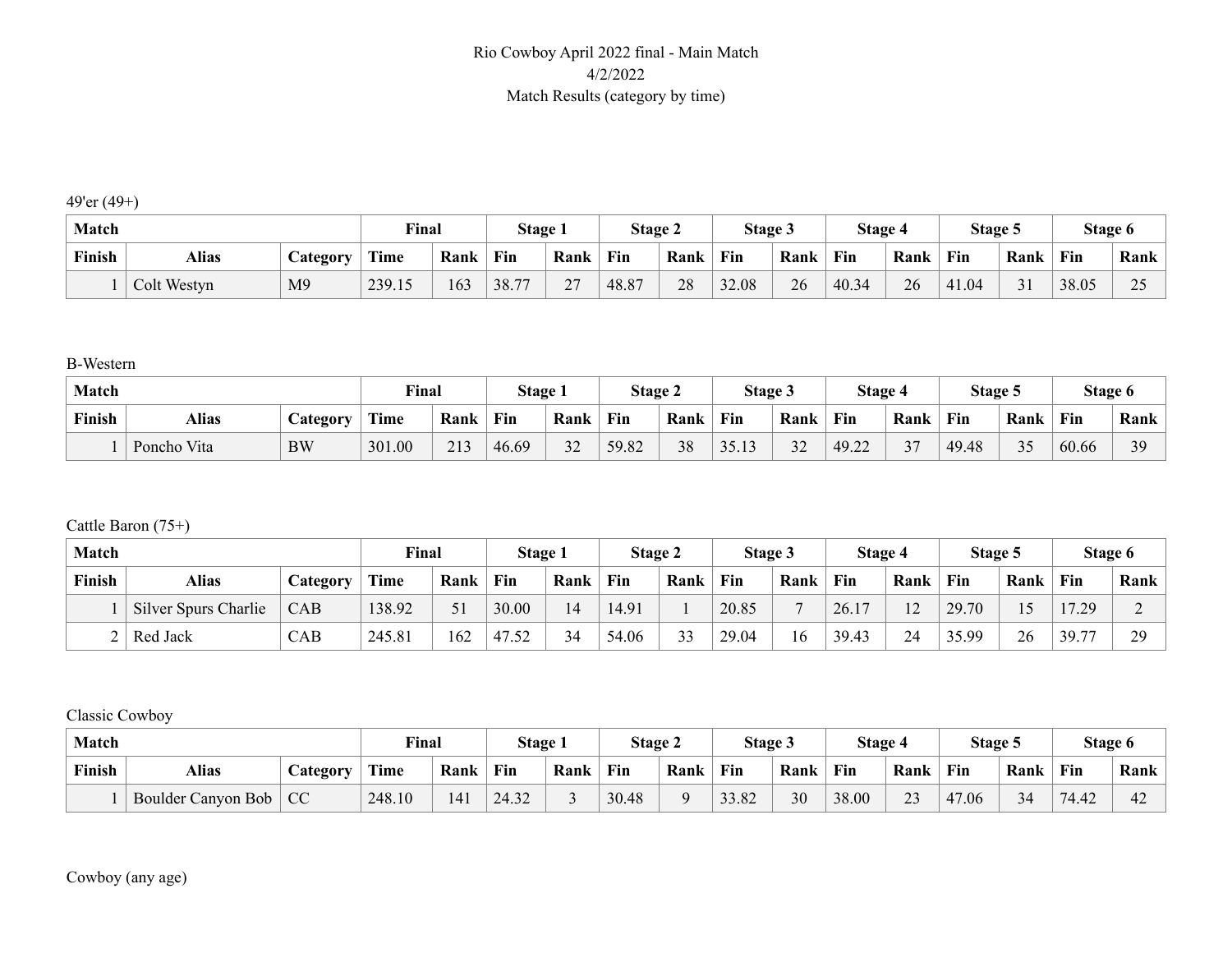| Match  |                   |           | Final  |      | Stage 1 |      | Stage 2 |                | Stage 3 |      | Stage 4 |      | Stage 5 |      | Stage 6 |      |
|--------|-------------------|-----------|--------|------|---------|------|---------|----------------|---------|------|---------|------|---------|------|---------|------|
| Finish | <b>Alias</b>      | Category  | Time   | Rank | Fin     | Rank | Fin     | Rank           | Fin     | Rank | Fin     | Rank | Fin     | Rank | Fin     | Rank |
|        | Colt Laredo       | CB        | 141.61 | 41   | 24.94   | 6    | 26.11   | $\overline{7}$ | 21.39   | 8    | 22.06   | b    | 25.97   | 8    | 21.14   | 6    |
| ⌒      | Sanokee Sage      | CB        | 144.55 | 45   | 20.16   | 2    | 50.25   | 31             | 15.53   |      | 15.50   |      | 21.66   | 2    | 21.45   |      |
|        | Hoopsnake LaVache | CB        | 208.37 | 131  | 37.37   | 24   | 35.04   | 16             | 31.37   | 24   | 31.54   |      | 36.29   | 27   | 36.76   | 23   |
| 4      | G.W. Garrett      | CB        | 337.36 | 162  | 40.27   | 29   | 49.09   | 29             | 30.39   | 20   | 34.38   | 19   | 33.23   | 21   | 150.00  | 44   |
|        | Sagebrush Burns   | CB        | 457.47 | 257  | 89.71   | 43   | 84.76   | 44             | 64.67   | 43   | 75.04   | 43   | 71.03   | 43   | 72.26   | 41   |
| 6      | Krayzpaw          | <b>CB</b> | 586.34 | 260  | 108.14  | 44   | 71.44   | 41             | 113.36  | 44   | 120.08  | 44   | 80.64   | 44   | 92.68   | 43   |

# Cowgirl (any Age)

| Match  |             |          | Final  |      | Stage 1 |      | Stage 2 |           | <b>Stage 3</b> |                       | Stage 4     |          | Stage 5 |               |       | Stage 6        |
|--------|-------------|----------|--------|------|---------|------|---------|-----------|----------------|-----------------------|-------------|----------|---------|---------------|-------|----------------|
| Finish | Alias       | Category | Time   | Rank | Fin     | Rank | Fin     | Rank      | Fin            | Rank                  | Fin         | Rank     | Fin     | Rank          | Fin   | Rank           |
|        | Kan-Do Kate | CL       | 198.14 | 102  | 33.10   | 19   | 57.92   | 35<br>ں ر | 23.18          | 10                    | 23.86       | $\Omega$ | 29.86   | 16            | 30.22 | $\overline{4}$ |
| ∼      | Katie Rose  | CL       | 357.31 | 235  | 58.86   | 40   | 74.19   | 42        | 77             | $\mathcal{A}^{\cdot}$ | 52.20<br>52 | 38       | 61.28   | $\gamma$<br>ັ | 59.0  | $\sim$         |

El Patron (80+)

| Match  |                         |                       | <b>Final</b> |      | Stage 1 |                | Stage 2 |      | Stage 3 |      | <b>Stage 4</b> |      | Stage 5 |      | Stage 6 |      |
|--------|-------------------------|-----------------------|--------------|------|---------|----------------|---------|------|---------|------|----------------|------|---------|------|---------|------|
| Finish | <b>Alias</b>            | $\mathcal{L}$ ategory | Time         | Rank | Fin     | Rank           | Fin     | Rank | Fin     | Rank | Fin            | Rank | Fin     | Rank | Fin     | Rank |
|        | <b>Black Jack Flagg</b> | <b>GP</b>             | 140.58       | 45   | 31.45   | 1 <sub>7</sub> | 22.20   |      | 19.41   |      | 20.45          |      | 26.63   |      | 20.44   | ഺ    |

El Rey (85+)

| Match         |               |                 | $v_{\text{inal}}$ |          | Stage 1    |                        | Stage 2 |             | Stage 3 |      | Stage 4 |                 | Stage 5        |      |       | Stage 6                              |
|---------------|---------------|-----------------|-------------------|----------|------------|------------------------|---------|-------------|---------|------|---------|-----------------|----------------|------|-------|--------------------------------------|
| <b>Finish</b> | Alias         | <b>Category</b> | Time              | Rank     | <b>Fin</b> | Rank                   | Fin     | Rank        | Fin     | Rank | Fin     | Rank            | Fin            | Rank | Fin   | Rank                                 |
|               | Cactus Lawman | <b>ELR</b>      | 213.61            | 135<br>. | 34.60      | $\sim$ 1<br>$\angle 1$ | 38.57   | $^{\sim}$ 1 | 30.25   | 1 Q  | 40.11   | $\gamma$<br>ر ب | 2725<br>ت ہے . | 28   | 32.83 | $\sim$<br>$\overline{\phantom{a}}$ . |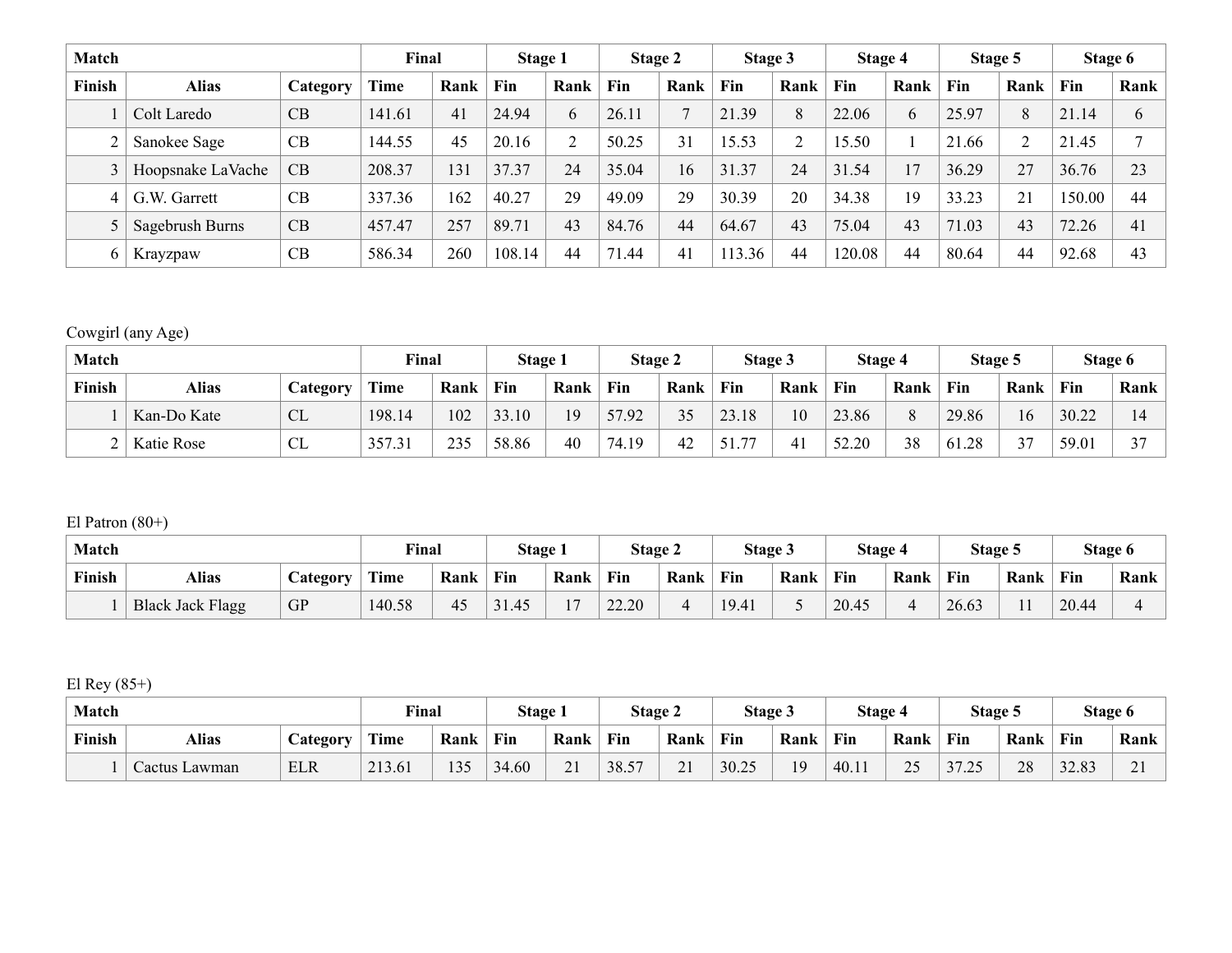Elder Statesman (70+)

| Match  |              |          | Final       |      | Stage 1   |      | Stage 2 |      | Stage 3 |      | Stage 4 |      | Stage 5 |      |       | Stage 6 |
|--------|--------------|----------|-------------|------|-----------|------|---------|------|---------|------|---------|------|---------|------|-------|---------|
| Finish | <b>Alias</b> | Category | <b>Time</b> | Rank | Fin       | Rank | Fin     | Rank | Fin     | Rank | Fin     | Rank | Fin     | Rank | Fin   | Rank    |
|        | English Al   | ES       | 144.70      | 44   | 26.78     | 8    | 22.46   | 5    | 20.72   | 6    | 28.45   | 13   | 24.05   | 4    | 22.24 | 8       |
|        | Splitthumb   | ES       | 180.37      | 86   | 28.22     |      | 42.94   | 23   | 31.20   | 23   | 24.48   | Q    | 25.99   | Q    | 27.54 |         |
|        | Capt Steptoe | ES       | 193.07      | 12   | 39.63     | 28   | 26.09   | 6    | 29.83   | 18   | 30.50   | 16   | 35.42   | 25   | 31.60 | 19      |
| 4      | Cactus Wen   | ES       | 255.13      | 174  | .48<br>31 | 18   | 54.46   | 34   | 50.67   | 40   | 48.07   | 36   | 33.51   | 22   | 36.94 | 24      |
|        | Jimmy Yuma   | ES       | 256.19      | 172  | 36.82     | 23   | 44.35   | 24   | 30.49   | 21   | 53.64   | 40   | 51.51   | 36   | 39.38 | 28      |

# Frontier Cartridge Duelist

| Match  |                          |                 | <b>Final</b> |      | Stage 1 |      | <b>Stage 2</b> |            | <b>Stage 3</b>        |      | Stage 4 |      | <b>Stage 5</b> |      |       | Stage 6 |
|--------|--------------------------|-----------------|--------------|------|---------|------|----------------|------------|-----------------------|------|---------|------|----------------|------|-------|---------|
| Finish | Alias                    | <b>Category</b> | Time         | Rank | Fin     | Rank | Fin            | Rank       | Fin                   | Rank | Fin     | Rank | Fin            | Rank | Fin   | Rank    |
|        | <b>Superstition Slim</b> | FCD             | 328.11       | 220  | 50.12   | 36   | 48.15          | דר<br>ر ہے | 42.04<br>$\leftarrow$ | 36   | 56.31   | 41   | 70.92          | 42   | 60.57 | 20      |

#### Frontiersman

| <b>Match</b> |               |                 | <b>Final</b> |      | <b>Stage 1</b> |      | Stage 2 |      | Stage 5 |                          | <b>Stage 4</b> |      | Stage 5 |                          | Stage 6 |                          |
|--------------|---------------|-----------------|--------------|------|----------------|------|---------|------|---------|--------------------------|----------------|------|---------|--------------------------|---------|--------------------------|
| Finish       | Alias         | <b>Category</b> | Time         | Rank | Fin            | Rank | Fin     | Rank | Fin     | Rank                     | <b>Fin</b>     | Rank | Fin     | Rank                     | Fin     | Rank                     |
|              | Judah Macabee | <b>FM</b>       | 213.72       | 135  | 41.37<br>1.J   | 30   | 35.47   | 18   | 29.36   | $\overline{\phantom{0}}$ | 34.97          | 20   | 34.20   | $\mathbf{\Omega}$<br>ر_ر | 38.35   | $\sim$<br>$\overline{ }$ |

#### Grand Dame (70+)

| Match  |              |          | Final  |      | Stage 1 |      | Stage 2 |      | <b>Stage 3</b> |                | Stage 4 |      | Stage 5 |      |       | Stage 6 |
|--------|--------------|----------|--------|------|---------|------|---------|------|----------------|----------------|---------|------|---------|------|-------|---------|
| Finish | <b>Alias</b> | Category | Time   | Rank | Fin     | Rank | Fin     | Rank | Fin            | Rank           | Fin     | Rank | Fin     | Rank | Fin   | Rank    |
|        | Swegian Lady | GD       | 183.65 | 91   | 33.91   | 20   | 31.95   | 12   | 23.93          |                | 35.21   | 21   | 28.25   | 12   | 30.40 |         |
|        | Special K    | GD       | 207.29 | 127  | 38.20   | 26   | 31.11   | 10   | 24.18          |                | 47.37   | 34   | 34.62   | 24   | 31.81 | 20      |
|        | Saddle Vamp  | GD       | 276.32 | 197  | 46.84   | 33   | 59.37   | 37   | 34.08          | 3 <sup>1</sup> | 45.61   | 32   | 44.97   | 33   | 45.45 | 31      |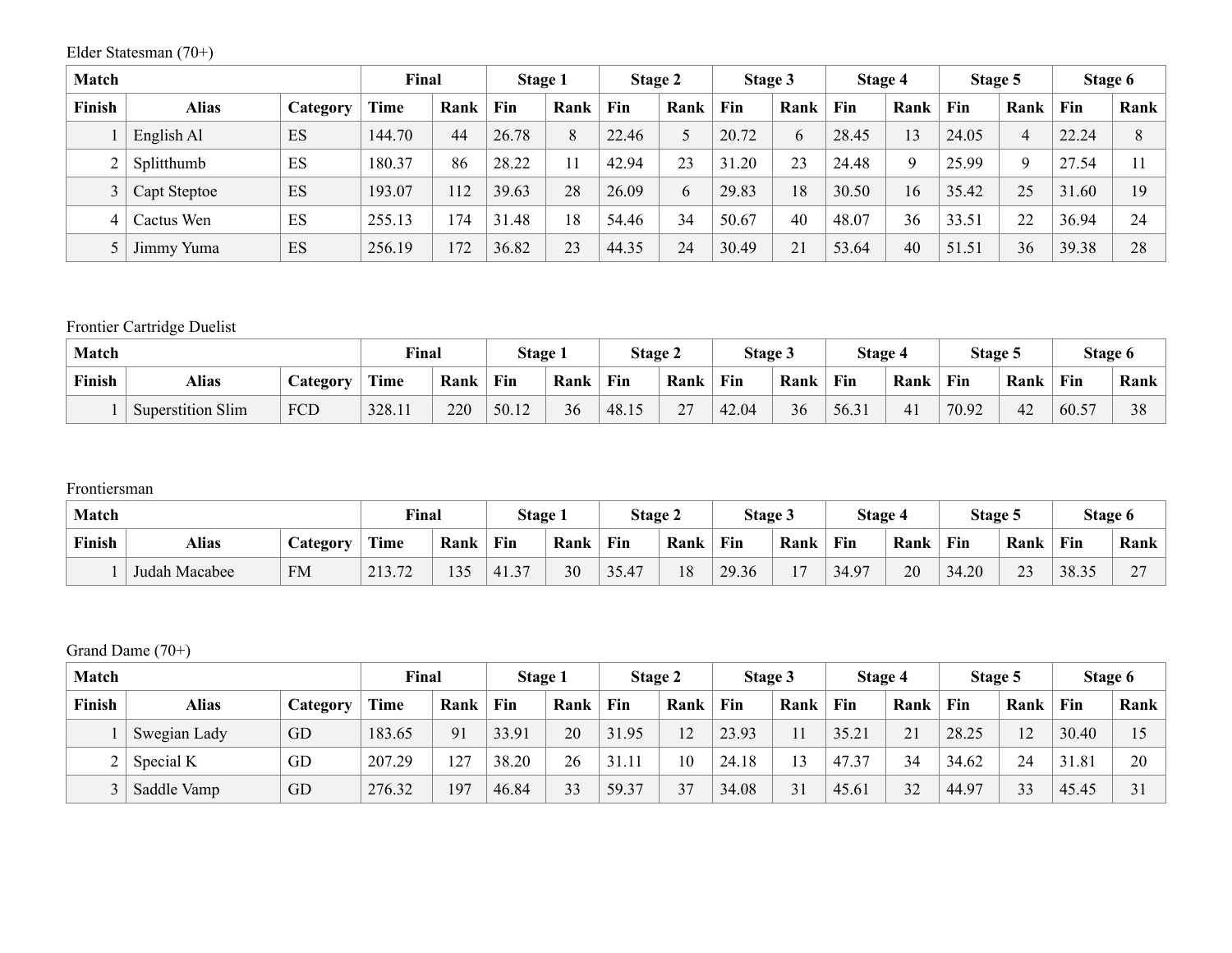Gunfighter

| <b>Match</b> |             |                 | <b>Final</b> |      | Stage 1 |      | Stage 2 |      | <b>Stage 3</b> |                 | Stage 4              |              | Stage 5 |      | Stage 6                 |      |
|--------------|-------------|-----------------|--------------|------|---------|------|---------|------|----------------|-----------------|----------------------|--------------|---------|------|-------------------------|------|
| Finish       | Alias       | <b>Category</b> | <b>Time</b>  | Rank | Fin     | Rank | Fin     | Rank | Fin            | Rank            | Fin                  | Rank         | Fin     | Rank | Fin                     | Rank |
|              | Doc Moregun | <b>GF</b>       | 265.29       | 55   | 58.89   | 41   | 58.24   | 36   | 57<br>01.J     | $\Lambda$<br>42 | $\sim$ $\sim$<br>.07 | $\sim$<br>∠∠ | 24.25   | ັ    | 75 77<br>$\overline{L}$ |      |

Josie Wales

| Match  |                  |            | Final    |      | Stage 1 |      | Stage 2 |      | Stage 5 |      | Stage 4 |      | <b>Stage 5</b> |      | Stage 6 |                     |
|--------|------------------|------------|----------|------|---------|------|---------|------|---------|------|---------|------|----------------|------|---------|---------------------|
| Finish | Alias            | Jategory   | Time     | Rank | Fin     | Rank | Fin     | Rank | Fin     | Rank | Fin     | Rank | Fin            | Rank | Fin     | Rank                |
|        | Silent One (MDQ) | <b>JOW</b> | 5,999.94 | 270  | 999.99  | 45   | 999.99  | 45   | 999.99  | 45   | 999.99  | 45   | 999.99         | 45   | 999.99  | $\Delta^{\epsilon}$ |

# Lady B-Western

| Match  |               |                 | <b>Final</b> |      | Stage 1 |              | <b>Stage 2</b> |      | Stage 3 |         | Stage 4 |      | Stage 5 |      |             | Stage 6 |
|--------|---------------|-----------------|--------------|------|---------|--------------|----------------|------|---------|---------|---------|------|---------|------|-------------|---------|
| Finish | Alias         | <b>Lategory</b> | Time         | Rank | Fin     | Rank         | Fin            | Rank | Fin     | Rank    | Fin     | Rank | Fin     | Rank | Fin         | Rank    |
|        | Queen Foraday | LB              | 328.85       | 228  | 52.31   | $\sim$<br>J. | 61.30          | 40   | 38.34   | 34<br>ັ | 56.83   | 42   | 62.67   | 39   | $ -$<br>.40 | 36      |

# Lady Cattle Baroness (75+)

| Match  |                      |             | Final  |             | Stage 1                |                       | Stage 2 |              | Stage 3 |              | <b>Stage 4</b> |      | Stage 5 |                | Stage 6 |                |
|--------|----------------------|-------------|--------|-------------|------------------------|-----------------------|---------|--------------|---------|--------------|----------------|------|---------|----------------|---------|----------------|
| Finish | Alias                | Category    | Time   | Rank        | Fin                    | Rank                  | Fin     | Rank         | Fin     | Rank         | Fin            | Rank | Fin     | Rank           | Fin     | Rank           |
|        | Claudia Feather      | <b>LCAB</b> | 179.92 | 92          | 28.29                  | 1 <sub>2</sub><br>- 2 | 32.28   | $1^{\wedge}$ | 30.81   | $\mathbf{A}$ | 28.68          | 14   | 28.28   | 1 <sub>2</sub> | .58     | 1 <sup>o</sup> |
| ∸      | <b>Wonderin Rose</b> | <b>LCAB</b> | 330.35 | 221<br>44 . | 56.1<br>1 <sub>7</sub> | 39                    | 60.81   | 39           | 44.06   | 38           | 44.80          |      | 70.08   | 40             | 54.43   | 34<br>◡        |

Lady Gunfighter

| Match  |                 |                 | <b>Final</b> |      | <b>Stage 1</b> |      | <b>Stage 2</b> |      | <b>Stage 3</b>                |             | Stage 4      |      | Stage 5 |      |       | Stage 6 |
|--------|-----------------|-----------------|--------------|------|----------------|------|----------------|------|-------------------------------|-------------|--------------|------|---------|------|-------|---------|
| Finish | Alias           | <b>Category</b> | Time         | Rank | Fin            | Rank | Fin            | Rank | Fin                           | Rank        | Fin          | Rank | Fin     | Rank | Fin   | Rank    |
|        | Audacious Annie | LG              | 225.59       | 45   | 38.16          | 25   | 44.64          | つく   | $\Omega$<br>$\sim$<br>ے رہے ر | $\sim$<br>∼ | 42 74<br>42. | 28   | 29.40   | 14   | 38.33 | 26      |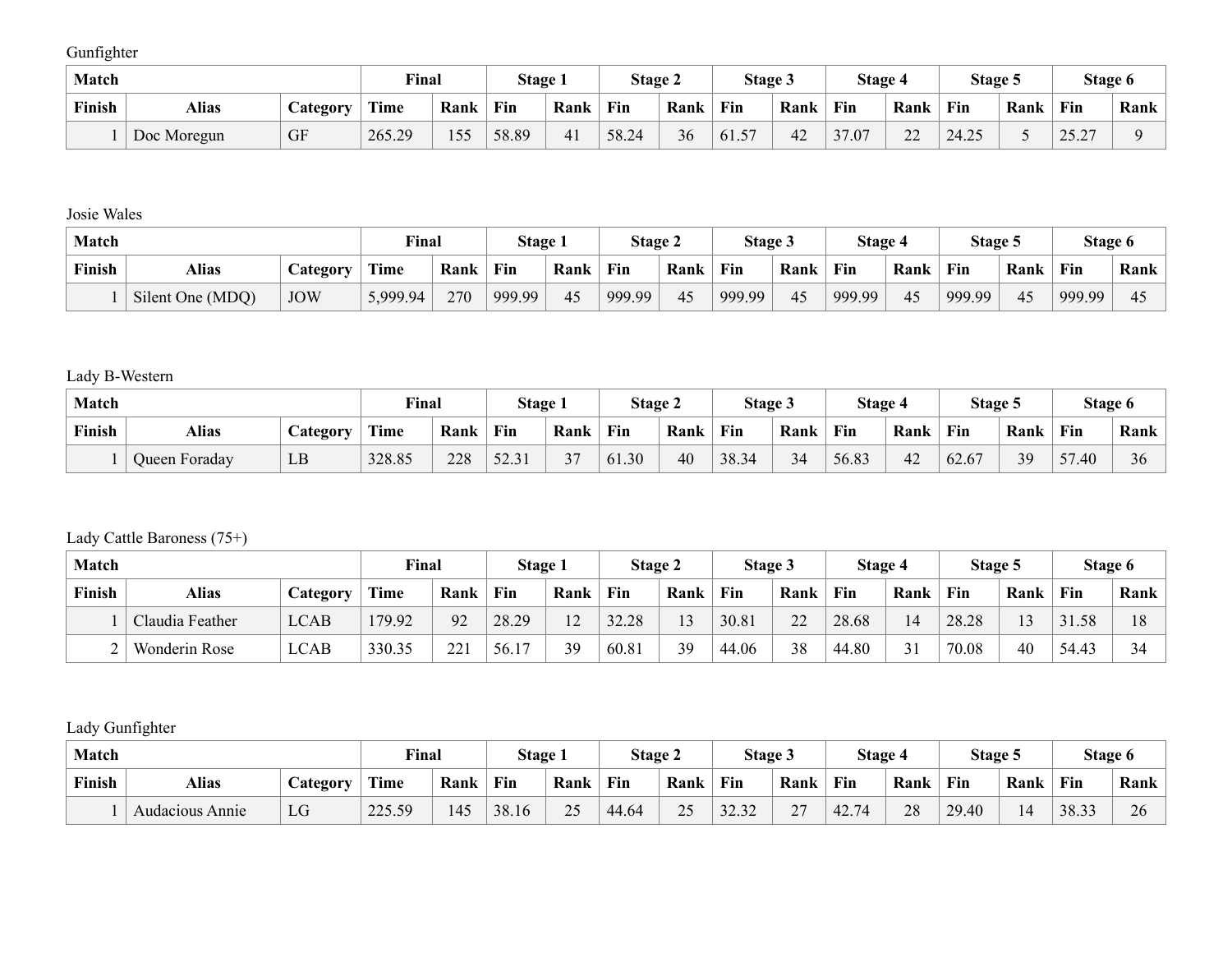Lady Senior Duelist

| <b>Match</b> |                          |                 | <b>Final</b> |            | Stage 1 |                   | <b>Stage 2</b> |      | Stage 3                |        | Stage 4                    |      | Stage 5   |      |       | Stage 6 |
|--------------|--------------------------|-----------------|--------------|------------|---------|-------------------|----------------|------|------------------------|--------|----------------------------|------|-----------|------|-------|---------|
| Finish       | <b>Alias</b>             | <b>Category</b> | Time         | Rank       | Fin     | Rank              | Fin            | Rank | <b>Fin</b>             | Rank   | Fin                        | Rank | Fin       | Rank | Fin   | Rank    |
|              | <b>Bitterroot Beaver</b> | <b>LSD</b>      | 332.90       | 221<br>441 | 46.12   | $\bigcap$ 1<br>υI | 74.98          | 43   | 13.99<br>41<br>т., , , | $\sim$ | .42<br>$\sqrt{2}$<br>. سەر | 39   | $161.5$ . | 38   | 53.88 | $\sim$  |

Lady Shootist

| Match  |                 |                 | <b>Final</b> |      | Stage 1 |                | Stage 2 |      | Stage 5 |      | Stage 4 |                          | Stage 5 |      |       | Stage 6 |
|--------|-----------------|-----------------|--------------|------|---------|----------------|---------|------|---------|------|---------|--------------------------|---------|------|-------|---------|
| Finish | Alias           | <b>Category</b> | Time         | Rank | Fin     | Rank           | Fin     | Rank | Fin     | Rank | Fin     | Rank                     | Fin     | Rank | Fin   | Rank    |
|        | Sassy<br>Dancer | LH              | 155.27       | 54   | 25.30   | $\overline{a}$ | 49.22   | 30   | 16.67   |      | 20.1    | $\overline{\phantom{0}}$ | 25.39   |      | 17.98 |         |

Lady Silver Senior (65+)

| <b>Match</b> |               |                                      | <b>Final</b> |      | Stage 1 |        | <b>Stage 2</b> |      | Stage 3 |      | Stage 4 |      | Stage 5 |      |       | Stage 6     |
|--------------|---------------|--------------------------------------|--------------|------|---------|--------|----------------|------|---------|------|---------|------|---------|------|-------|-------------|
| Finish       | <b>Alias</b>  | Category                             | Time         | Rank | Fin     | Rank   | Fin            | Rank | Fin     | Rank | Fin     | Rank | Fin     | Rank | Fin   | <b>Rank</b> |
|              | One Eyed Tess | $\overline{I}$ $\overline{V}$<br>⊥ ∨ | 195.55       | 18   | 29.94   | $\sim$ | 35.51          | 19   | 33.08   | 29   | 29.85   |      | 39.41   | 30   | 27.76 | $\sim$<br>∸ |

#### Men Shootist

| Match  |                    | <b>Final</b>    |       | Stage 1 |       | <b>Stage 2</b> |       | <b>Stage 3</b> |                   | Stage 4 |      | Stage 5 |     | Stage 6 |       |          |
|--------|--------------------|-----------------|-------|---------|-------|----------------|-------|----------------|-------------------|---------|------|---------|-----|---------|-------|----------|
| Finish | <b>Alias</b>       | <b>Category</b> | Time  | Rank    | Fin   | Rank           | Fin   | Rank           | Fin               | Rank    | Fin  | Rank    | Fin | Rank    | Fin   | $Rank_1$ |
|        | Reverend Ledslinga | <b>SH</b>       | 99.29 |         | 18.74 |                | 15.24 | ∼              | $-22$<br>. J .J J |         | 7.88 | ∽       | 10  |         | 14.91 |          |

Senior (60+)

| Match  |                | Final     |        | Stage 1 |       | Stage 2 |       | Stage 3        |      | Stage 4   |      | Stage 5                            |       | Stage 6 |       |      |
|--------|----------------|-----------|--------|---------|-------|---------|-------|----------------|------|-----------|------|------------------------------------|-------|---------|-------|------|
| Finish | Alias          | Jategory  | Time   | Rank    | Fin   | Rank    | Fin   | Rank           | Fin  | Rank      | Fin  | Rank                               | Fin   | Rank    | Fin   | Rank |
|        | Paca McMasters | <b>MS</b> | 273.03 | 178     | 62.52 | 42      | 33.97 | $\overline{ }$ | 1.44 | 25<br>ں ت | 40.5 | $\sim$<br>$\overline{\phantom{0}}$ | 38.53 | 29      | 66.06 | 40   |